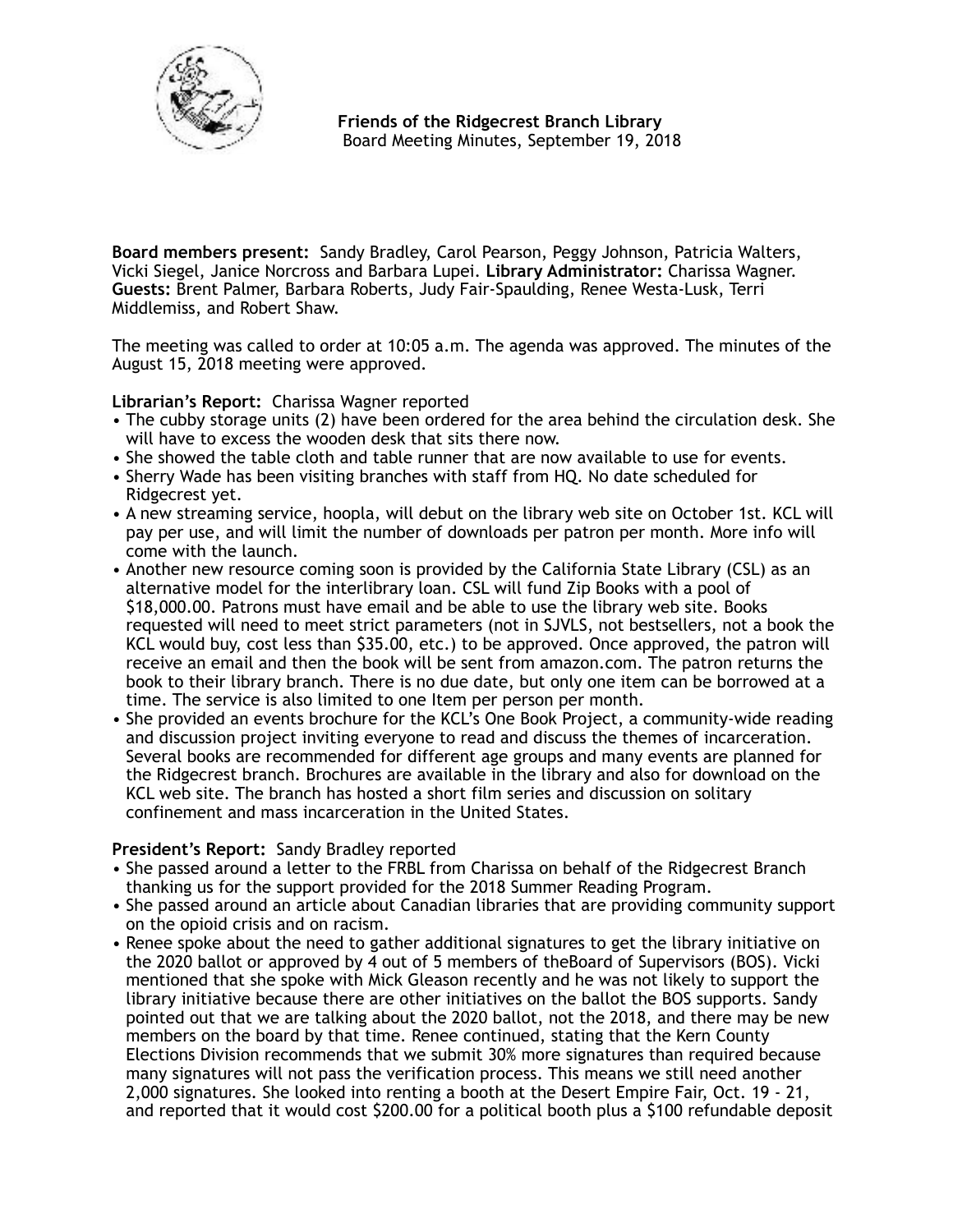as a guarantee that we will follow the rules. She can also purchase entrance passes and parking passes for volunteers. Linda Fiddler has offered to pay the booth costs and to come to Ridgecrest with signs and banners for the booth. A proposal was made that the FRBL would cover the cost of the booth, the deposit, entry fees, and parking for volunteers. The motion was seconded and passed. None opposed. Renee volunteered to take all of the evening/late shifts as she doesn't have a problem with night driving and she understands that many people do. She passed a sign-up sheet around. She also needs volunteers for evenings outside Walmart and Albertsons and she passed another sign-up sheet around. To volunteer for a time slot contact Renee at 760-446-2828 or [westa-lusk@mediacombb.net](mailto:westa-lusk@mediacombb.net).

**Treasurer's Report:** Nani was not present but she provided the monthly report to Sandy. • The September financial report was passed around by Sandy.

- The on-going book sale brought in only about \$232.00 per week in August. It is typically a slow month with people going out of town to beat the heat and the end of the SRP.
- The donation from the Peck Foundation for \$3300.00 was received.
- The first quarterly check from the recycling account was received. It was \$29.50.
- There will be no expenses for Cupcake Wars; Brent is covering those.

## **Vice-President, Membership Report:** Carol Pearson reported

• Since our last meeting she has received 4 renewals. This does not include any renewals or new memberships from the book sale on the 15th.

## **Vice-President, Book Sales Report:** Janice reported

- The first Saturday of the sale raised almost \$2,000.00.
- Some FRBL members would like to receive the flyer by email so they can print their own copy. She suggested sending it to all members about 2 weeks before the sale. Barbara agreed to send a copy to Carol so she can send it out to membership.
- Scott Schneiter may be interested in taking over the online book sales. He works on the base and already has experience with online book sales.
- Discussed idea of placing ad in Swap Sheet about ongoing sale in the library. Brent offered to design an ad and put it in once at \$100.00 or less. Also discussed running little ads on a regular basis.
- She asked SSUSD if they would let her move a desk her group doesn't use, but they said no.
- There are 4 keys to the annex currently held by Janice, Sharon Smith, Don Stapleton, and the library.
- Brent announced that the Cupcake Wars judges will tally their scores themselves this year. He asked Janice to put out the trash cans again, and mentioned that the coffee and water would be available nearer the cupcakes. The event is open from 10:00 a.m. to 2:00 p.m.

#### **Newsletter: Deadline for next newsletter – October 26, 2018.**

#### **Old Business:**

• Party for Volunteers - Vicki started the discussion by voicing her disappointment that there would not be any holiday decorations. She said the date is really weird. She did not feel that volunteers should bring food and suggested caterers for main dishes, stating that 3 to 4 main dishes would cost \$300.00 to \$400.00. She wants book charades to be played and will provide the prizes. Brent, the party organizer, felt the food would all work out well. Peggy volunteered to bring a spiral cut ham and Barbara volunteered to bring a 9x13 pan of potato casserole that goes great with ham. Patricia said we have the room from 12:00 p.m. to 2:00 p.m. Sandy and Peggy have round table clothes and will just need to know how many are needed. Vicki asked Brent to design and send very nice invitations and request an rsvp. Further discussion was referred to Brent outside the board meeting.